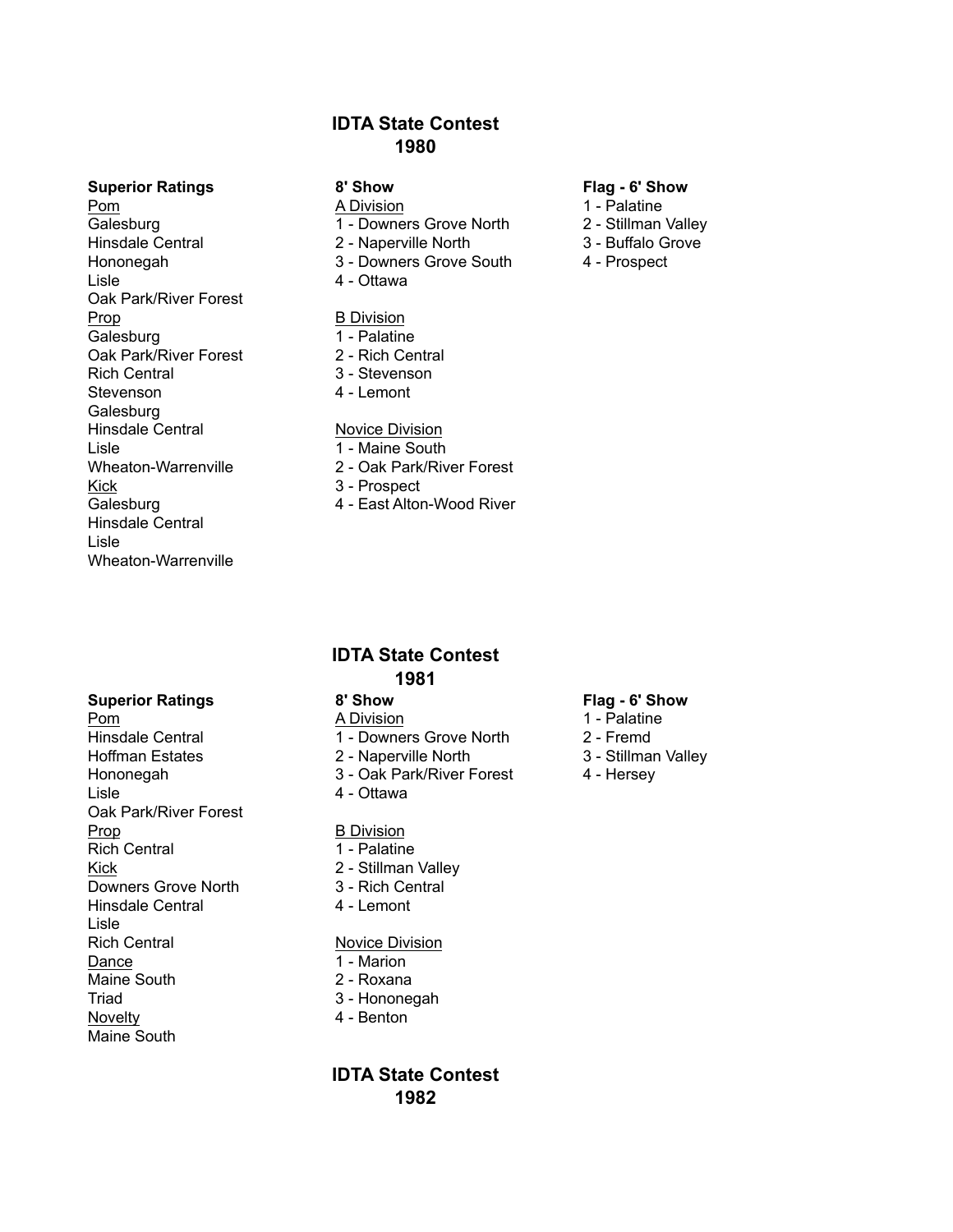## **Superior Ratings 8' Show Flag - 6' Show**

Pom 1 - Palatine 1 - Palatine 1 - Palatine 1 - Palatine Joliet West 1 - Oak Park/River Forest 2 - Hersey Prop 2 - Downers Grove North 3 - Fremd Arlington 3 - Naperville North 4 - Stillman Valley Althoff Catholic 4 - Marion Rich Central Winnebago B Division Kick 1 - Palatine Maine South 2 - Maine South Oak Park/River Forest 3 - Rich Central Dance 4 - Hononegah Joliet West Maine South Novice Division Palatine 1 - Galesburg Novelty 2 - Joliet West Althoff Catholic 3 - Althoff Catholic Joliet West Maine South O'Fallon Hononegah

## **Superior Ratings 8' Show 8' Show**

**Pom AAA Division AAA Division Novice Division** Althoff Catholic 1 - Naperville North 1 - Glenbrook South O'Fallon 2 - Buffalo Grove 2 - Putnam County Stillman Valley **3 - Oak Park/River Forest** 3 - Lebanon Prop 4 - Downers Grove North Downers Grove South Ottawa AA Division **Flag - 6' Show** Triad 1 - Joliet West 1 - Palatine Kick 2 - Palatine 2 - Fremd Maine South 3 - Maine South 3 - Mexico 3 - Hersey Naperville North **4** - Marion **4** - Marion **4** - Metropolis Oak Park/River Forest O'Fallon **A Division** Palatine 1 - Benton Triad 2 - Rich Central Dance 3 - Mundelein Downers Grove North 4 - Stevenson Downers Grove South 5 - Hersey Joliet West 6 - Stillman Valley **Ottawa** 

**Superior Ratings 8' Show 8' Show**

- 
- 
- 
- 
- 

- 
- 
- 
- 

- 
- 
- 

## **IDTA State Contest 1983**

- 
- 
- 
- 
- 

- 
- 
- 
- 

- 
- 
- 
- 
- 

## **IDTA State Contest 1984**

Pom AAA Division A Division Buffalo Grove 1 - Oak Park/River Forest 1 - Rich Central Hononegah 2 - Jacksonville 2 - Benton

- 
- 
- 
- 

- 
- 
- 

- 
- 
- 
-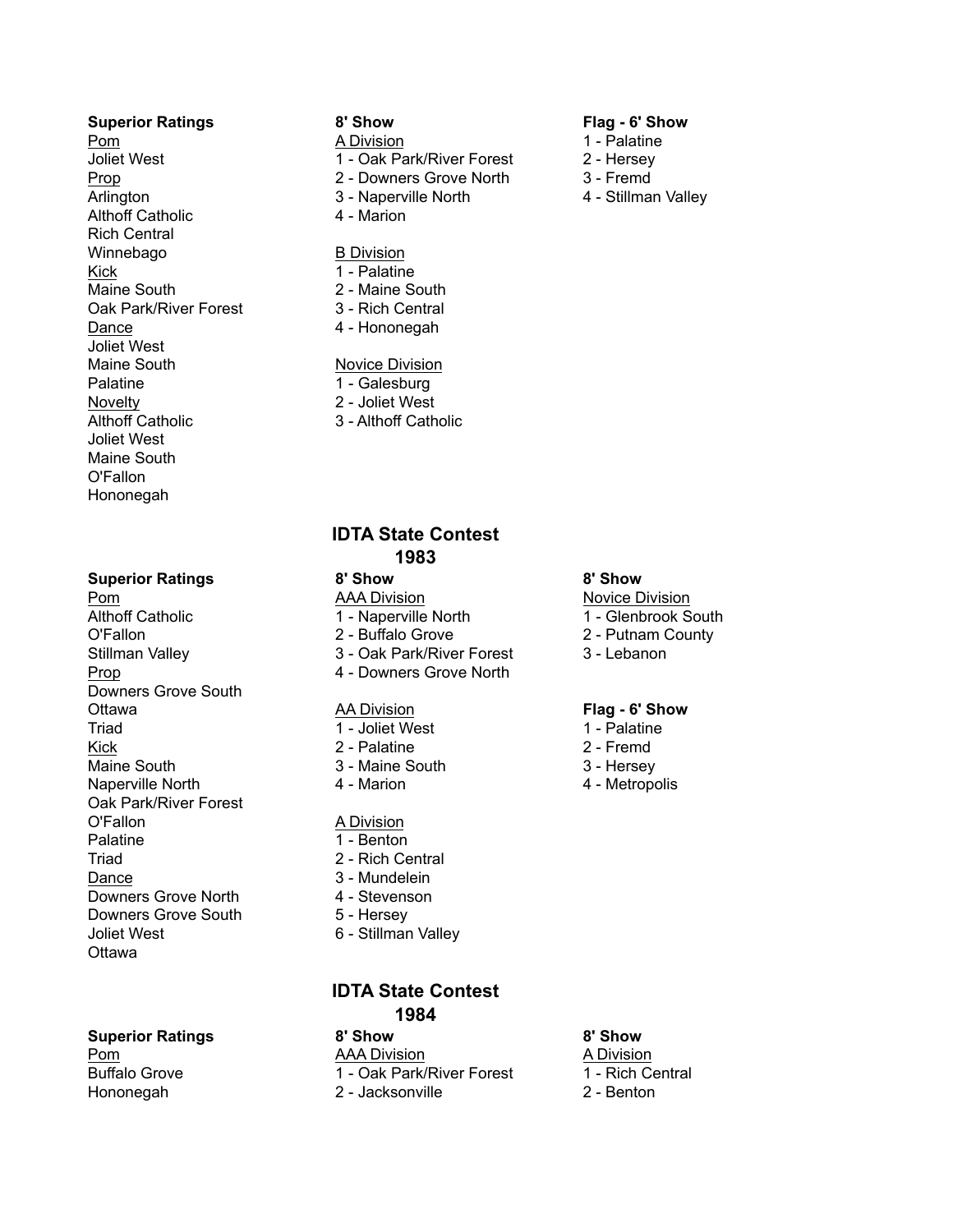Jacksonville 4 - Buffalo Grove 4 - Glenbrook South Kick 5 - Hersey 5 - Mundelein Maine South 6 - Stevenson Communication Communication Communication Communication Communication Communication Communication Communication Communication Communication Communication Communication Communication Communication Oak Park/River Forest AA Division 7 - Walnut Palatine 1 - Palatine 1 - Palatine 8 - Lebanon Dance 2 - Maine South Downers Grove South 3 - Marion 3 - Marion Novice Division Joliet West 4 - Joliet West 1 - Jacksonville Novelty 5 - Althoff Catholic 2 - St Charles Rich Central 3 - Lisle

## **Flag - 6' Show**

- 1 Palatine
- 2 Centralia
- 3 Hononegah
- 4 Hersey
- 5 Hoffman Estates

# **Superior Ratings 8' Show 8' Show**

Pom AAA Division A Division Althoff Catholic 1 - Oak Park/River Forest 1 - Stillman Valley Lisle 2 - Jacksonville 2 - Benton Prop 3 - Downers Grove North 3 - Glenbrook South Downers Grove South 4 - Buffalo Grove 4 - Hersey Kick 5 - Rich Central Maine South **AA Division** 6 - Winnebago **AA Division** 6 - Winnebago Oak Park/River Forest 1 - Joliet West 7 - Mundelein Dance 2 - Maine South 8 - Walnut Joliet West 3 - Palatine 9 - Niantic-Harristown Glenbrook South 4 - Marion Marion 5 - Triad Novice Division Novelty 6 - St Charles 1 - Calhoun Rich Central Lake Zurich **Flag - 6' Show**

Herrin 2 - Jacksonville 3 - Prairie Central Lake Zurich 5 - Centralia

## Prop 3 - Downers Grove North 3 - Winnebago

- 
- 

- 
- 
- 
- 
- 
- 

- 
- 
- 
- 
- 

- 
- 
- 
- 4 Niantic-Harristown

# **IDTA State Contest 1985**

- 
- 
- 
- 
- 

- 
- 
- 
- 
- 
- 

- 1 Palatine
- 2 Centralia
- 3 Hononegah
- 4 Hersey
- 5 Hoffman Estates

## **IDTA State Contest 1986**

- Pom **AAA Division** 2 1 Palatine
- Althoff Catholic **1 Oak Park/River Forest** 2 Hononegah
	-
- Joliet West 3 Naperville North 4 Hersey

## **Superior Ratings 8' Show Flag - 6' Show**

- 
- 
- 
- 
- 
- St Charles **AA Division** 6 Hoffman Estates

- 
- 
- 
- 
- 
- 
- 
- 
-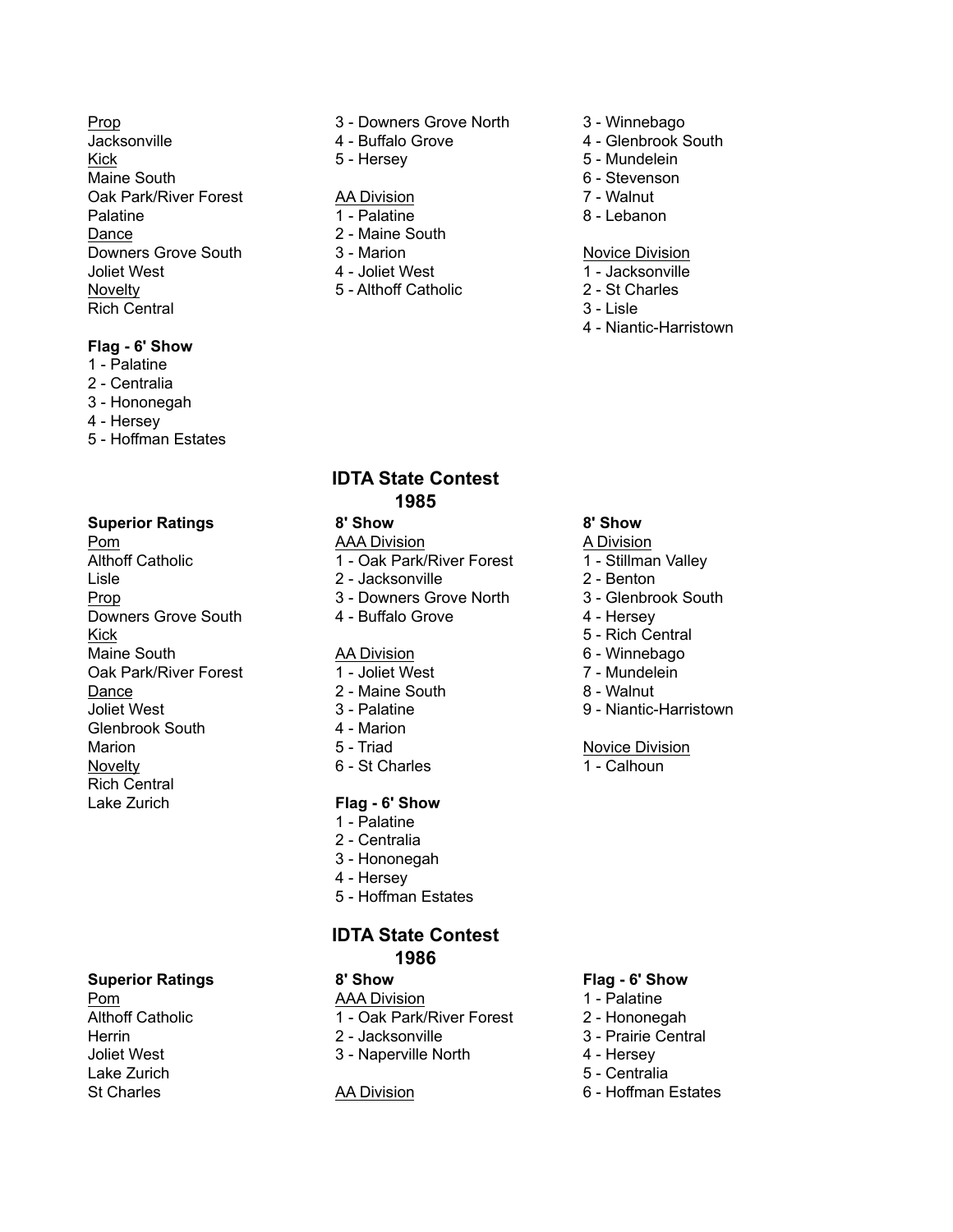Prop 2.1 - Maine South 7 - Dwight Edwardsville 2 - Palatine 2 - Palatine 8 - Harrisburg Hononegah 3 - Joliet West **Jacksonville** Lake Zurich **A Division** Maine South 1 - Rich Central Oak Park/River Forest 2 - Stevenson Palatine 3 - Hersey<br>Dance 3 - 4 - Glenbro Althoff Catholic 5 - Niantic-Harristown Triad Novelty **Novice** Division Benton 1 - Moweaqua Glenbrook South 2 - Bloom Trial Hillcrest 3 - Walnut Carl Sandburg

## **Superior Ratings 4-Munute Rankings 8' Show**

Pom 1 - Joliet West - Dance AA Division<br>St Charles 2 - Maine South - Kick 1 - Joliet We Althoff Catholic 3 - St Charles - Pom 2 - Palatine Jacksonville 4 - St Charles - Dance 3 - Maine South Hononegah 5 - Naperville North Kick **Flag - 6' Show** 6 - Buffalo Grove Maine South 1 - Palatine Oak Park/River Forest 2 - Hoffman Estates A Division Palatine 3 - Hononegah 1 - Rich Central Dance 2 - Clembrook South 2 - Dwight 2 - Glenbrook South Joliet West 5 - Prairie Central 3 - Winnebago St Charles **6 - Hersey 6 - Hersey 3** - Hersey Springfield 7 - Sycamore Novelty **Novice Division** Rich Central 1 - Niantic-Harristown

## **Superior Ratings Superior Ratings Drill Team Shows**

1 - Driscoll Catholic 1 - Jacksonville 1 - Palatine Pom - Open Hononegah 2 - Maine South 1 - Joliet West Downers Grove North 3 - Oak Park/River Forest East Alton-Wood River Novelty 4 - Naperville North Quincy 1 - Eisenhower Bolingbrook **Herrin** Herrin A Division Jacksonville 1 - Glenbrook South 1 - Glenbrook South

- 
- 
- 
- Kick 4 Downers Grove North

- 
- 
- 
- 4 Glenbrook South
- 

- 
- 
- 
- 

# **IDTA State Contest 1987**

- 
- 2 Maine South Kick 1 Joliet West
- 
- 
- 

- 
- 
- 
- 
- 
- 
- 

## **IDTA State Contest 1988**

Pom - Sm School **Prop** Prop **AA Division** 

- 
- 

- 
- 

- 
- 
- 
- Rich Central 4 Thornton Fractional South

- 
- 
- 
- 
- Prop 5 Palatine Kick 4 Oak Park/River Forest
	-
	-

- 
- 
- 
- 

- 
- 
- 
- 
-